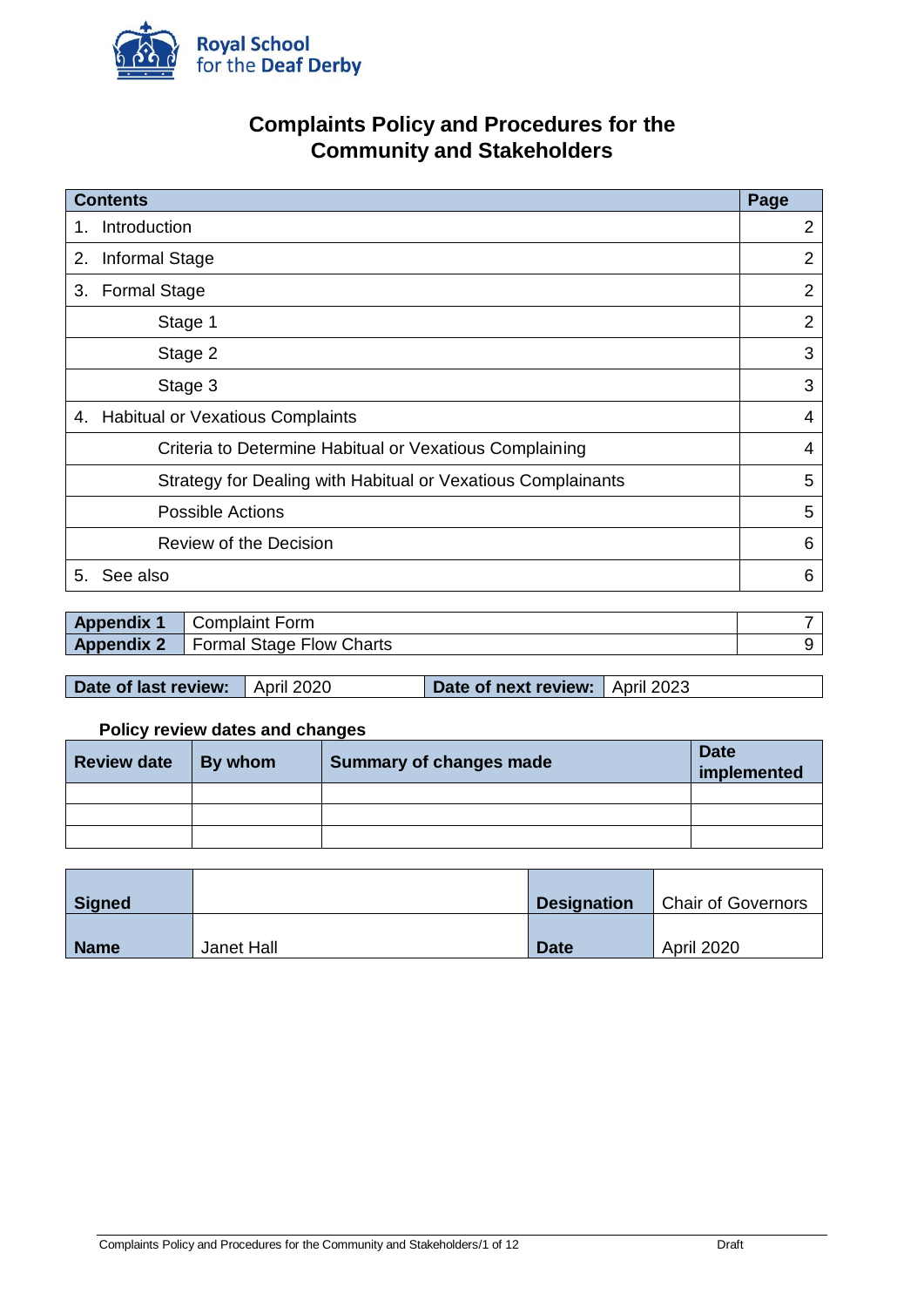

#### **Introduction**

We undertake to provide a friendly and safe environment in which pupils will be helped to achieve their potential academically and socially. However, we recognise that sometimes thing can go wrong and members of the general public may need to make a complaint or raise concerns they have with the school.

We strongly believe that there will be good communication between our community and the school so minor concerns can be sorted out quickly

#### **Informal stage**

Most complaints/issues can be resolved informally and quickly by discussion with the Headteacher. It is expected that this will be the first choice of action for most issues.

Any complaint against the Headteacher should be addressed to the Chair of Governors via the school. The Chair of Governors will then nominate a member of the Governing Body to help resolve the complaint.

Any complaint about the Chair of Governors or another governor should be addressed to the Clerk to the Governors who will, in discussion with the Headteacher, identify another governor who has not been involved in the issue before and who can manage the informal stage.

All complaints will be recorded formally in a central log.

#### **Formal Stage**

There are three formal stages which will take place in order.

#### **Stage 1**

The Headteacher will offer a meeting with the member of the community at a mutually convenient time. At the meeting, and through discussion, the Headteacher will clarify the issues and the hopes of what the member of the community is trying to achieve. Together all parties should agree an acceptable outcome that is to their satisfaction. The outcome should be written down and agreed by all parties so there is no misunderstanding. The member of the community should be given a copy of this.

If the issue is complex the Headteacher may need to speak to other staff and pupils. This should happen within 10 school days. If this timescale cannot be met the Headteacher should explain the reasons to the member of the community and give a timescale for when the investigation will be completed.

Where the Headteacher is the subject of the complaint and this has not been remedied informally the Chair of Governors will nominate a panel (no less than two) of governors to meet with the member of the community to undertake this stage of the formal process.

Where the Chair of Governors or another governor is the subject and this has not been remedied informally then the Clerk, in discussion with the Headteacher, will nominate a panel as above.

#### **Stage 2**

If the complaint is not resolved to the satisfaction of the member of the community it can be referred in writing to the Chair of Governors at the school address or the school can ask the Chair of Governors to contact the member of the community direct. The Headteacher can also refer the matter to the Chair of Governors.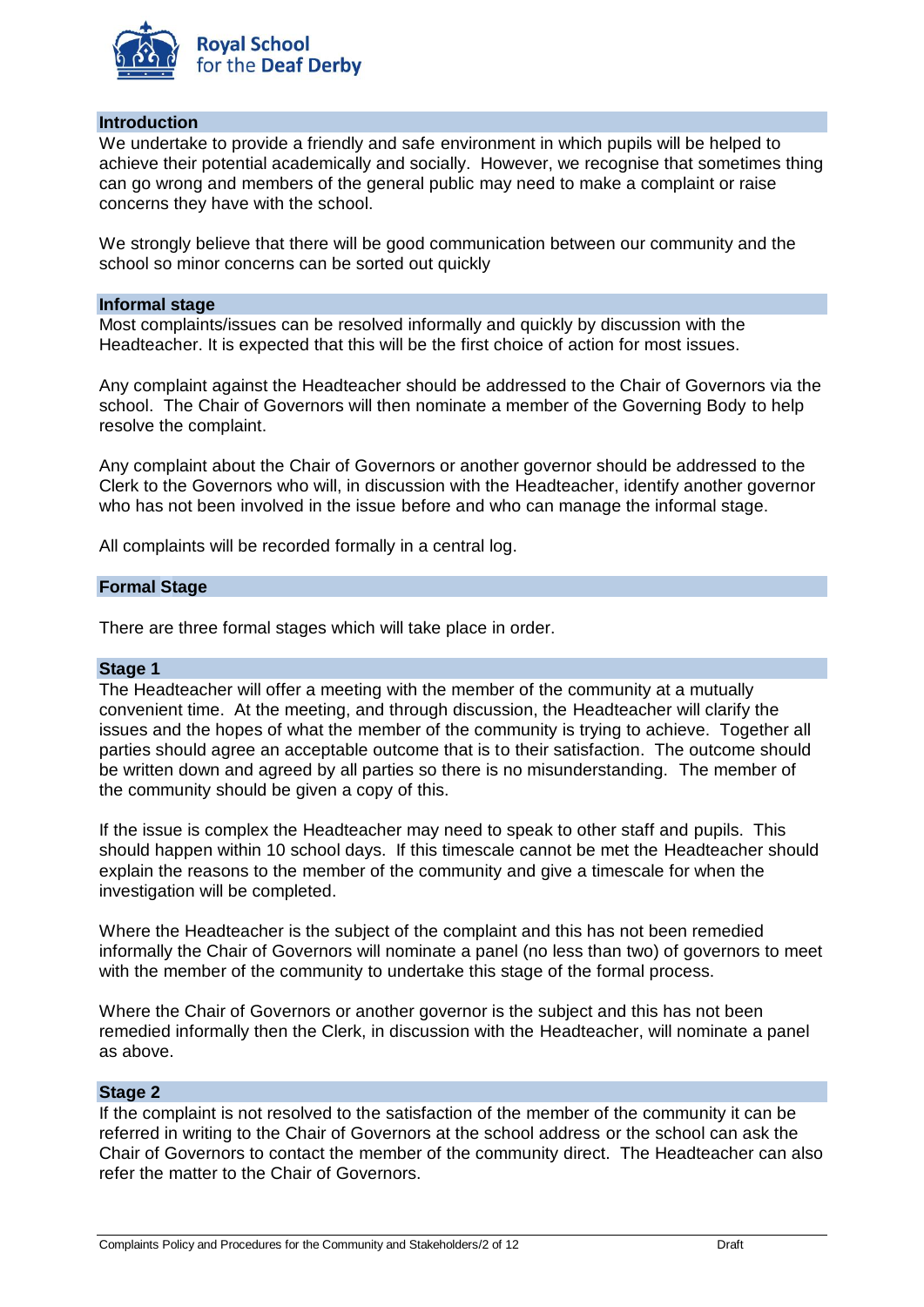

The Chair of Governors will offer to meet with the member of the community at a mutually convenient time.

The Chair of Governors has 15 school days to investigate the complaint. If it cannot be resolved within this time the Chair will inform the complainant, explain why it is taking longer and give a realistic timescale for resolution. Reasons for this may be that the complaint is complex and needs more time or that someone is absent through sickness or holidays.

Where the Headteacher is the subject of the complaint the matter will be referred to the Complaints Committee.

Where the Chair of Governors is the subject of the complaint, the matter will be referred to the Chair of the Trustees.

#### **Stage 3**

If the complaint is still not resolved or the Headteacher feels that it is necessary or appropriate, he/she will refer to the Chair of Governors who may meet with the complainant.

The Chair of Governors can appoint an investigating officer from school to gather evidence and conduct preliminary interviews on the Chair's behalf. The investigating officer will provide a detailed report and give a copy to the parents/carers. The investigating officer could be another governor.

The Chair of Governors will give their decision, in writing, within 20 school days of the meeting along with their reasons

Where the Headteacher is the subject of the complaint the Chair of Governors will commission an independent person to further investigate the matter. The independent person will report their findings and recommendations to the Chair of Governors for their consideration. Any decision made at this stage will be final.

Similarly if the complaint is about the Chair of Governors the final decision will be made by the Chair of the Trustees.

Similarly if the complaint is about the Chair of Governors the final decision will be made by the Chair of the Trustees.

## **Habitual or Vexatious Complaints**

The school will always undertake to address complaints made in good faith in a genuine spirit of partnership and problem solving with respect and integrity. This section in no way undermines that basic intention on the part of the school and this section of the policy will only be invoked if evidence can be presented that the school has exhausted every avenue to satisfy the requests of complainants.

Habitual and/or vexatious complainants can be a problem for school staff and governors. The difficulty in handling such complaints can place a strain on time and resources. Whilst the school endeavours to respond with patience and sympathy to the needs of all complainants, there are times when nothing further can reasonably be done to assist or rectify a real or perceived problem.

The school is under a duty of care to protect its staff and governors from bullying and harassment. It is recognised that on some occasions habitual and vexatious complaining can be used as a tool to bully and harass staff. Abuse of the policy in this way will not be tolerated.

The school reserves the right to identify complainants who might be considered to be 'habitual or vexatious' and ways of responding to these situations. The term 'habitual' means 'done constantly or as a habit'. The term 'vexatious' is recognised in law and means 'denoting an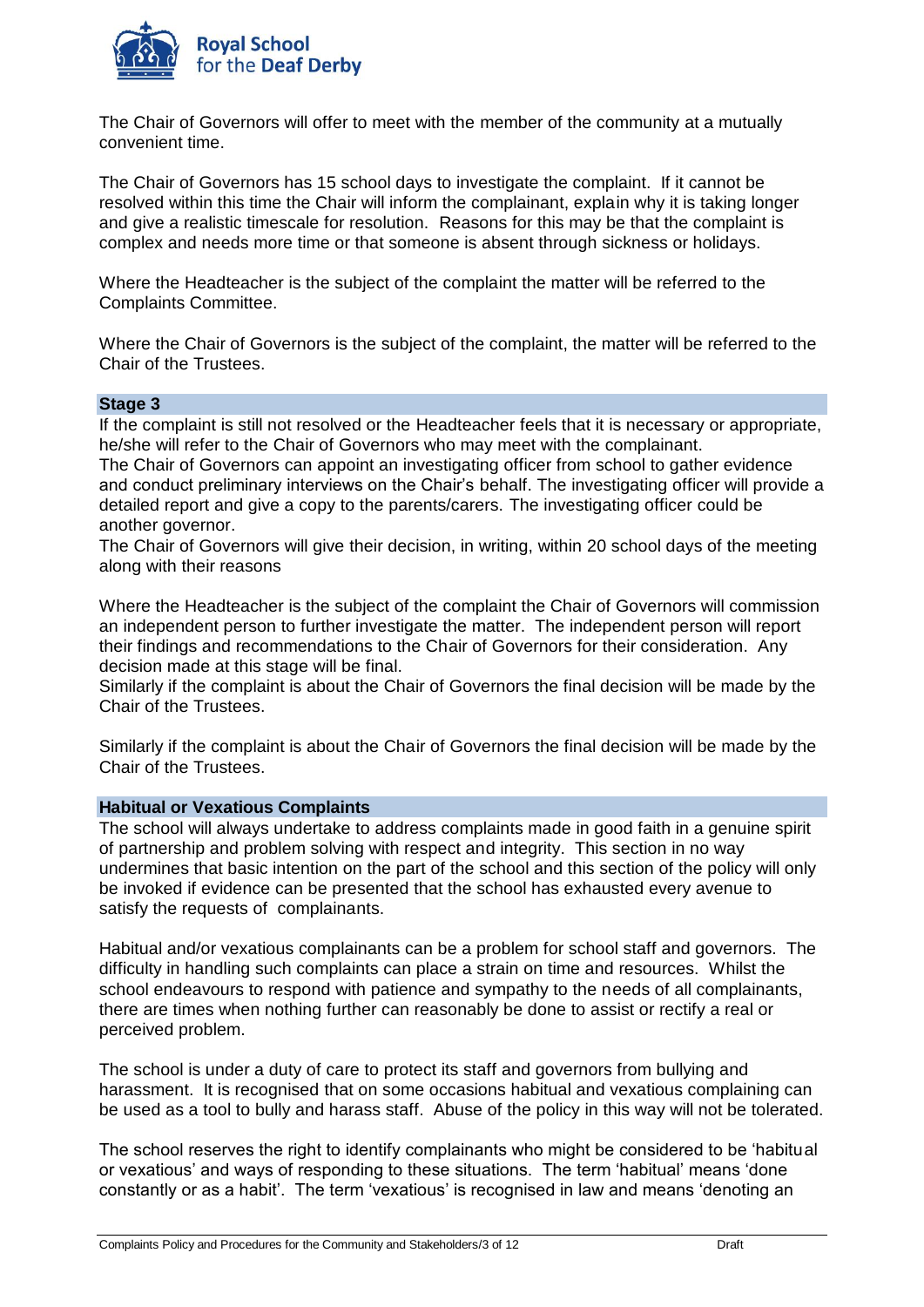

action or the bringer of an action without sufficient grounds for winning, purely to cause annoyance to the defendant'.

These terms are used in this section to clarify that the school reserves the right in exceptional circumstances to deal with persons who seek to be disruptive or whose requests cause disproportionate and repeated workload and efforts by school staff and governors to little avail and to the detriment of other areas of accountability. Judgement and discretion must be used in applying the criteria to identify potential habitual or vexatious complainants and on deciding on the appropriate choice of action to be taken. This section of the policy should only be invoked following careful consideration of all the issues by the Headteacher and after authorisation has been provided by the Chair of Governors. If the complaint is against the Chair of Governors then the authorisation will be from a three person panel of the Governors. The decision must be reported to the full Governing Body and to the Trust. See criteria to determine Habitual or Vexations complaints

## **Criteria to Determine Habitual or Vexatious Complaining**

Each case will be viewed individually. However, a complainant and/or anyone acting on their behalf may be deemed to be habitual or vexatious if previous or current contact with them shows that they may meet any, many or all of the following criteria, depending on degree.

- Persistence in pursuing a complaint where the school's complaint procedures have been fully and properly implemented and exhausted (e.g. where several responses have been provided).
- Refusing to follow the school complaints procedures e.g. informing governors of the complaint directly so that proper, transparent and fair processes of investigation can no longer take place
- Changing the substance of a complaint or continually raising new issues or seeking to prolong contact by continually raising further concerns or questions on receipt of a response. (Care must be taken not to discard new issues which are significantly different from the original complaints. These might need to be addressed separately.)
- Unwillingness to accept documented evidence of an action.
- Unwillingness to accept that the Governing Body has reached a final decision on a chosen course of action.
- Denying receiving and adequate response in spite of correspondence specifically answering their questions.
- Persisting in pursuing a matter when they have already exhausted other statutory routes of appeal.
- Not clearly identifying the precise issues which they wish to be investigated despite reasonable efforts to help them specify their concerns.
- Continuing to pursue a complaint with the Governing Body where the concerns identified are not within the remit of the Governing Body to investigate or resolve.
- Focusing on a trivial matter to the extent that it is out of proportion to its significance and continuing to focus on this point. (It is recognised that determining what is 'trivial' can be subjective and so careful judgement should be used.)
- In the course of pursuing a complaint, having excessive numbers of contacts with the school thus placing unreasonable demands on staff time. A contact may be in person, by telephone, letter, email, fax etc. Discretion must be used in determining the point at which contacts become 'excessive' contacts using careful judgement.
- Threatening or using physical violence towards staff at any time. This will, in and by itself, be defined as vexatious complaining and will lead to personal contact with the complainant and/or their representative to be discontinued and pursued thereafter only through written communication.
- Harassing or being personally abusive or verbally aggressive on more than one occasion towards staff dealing with the complaint, either face to face or by other means. (Staff recognise that complainants sometimes act out of character in times of stress and anxiety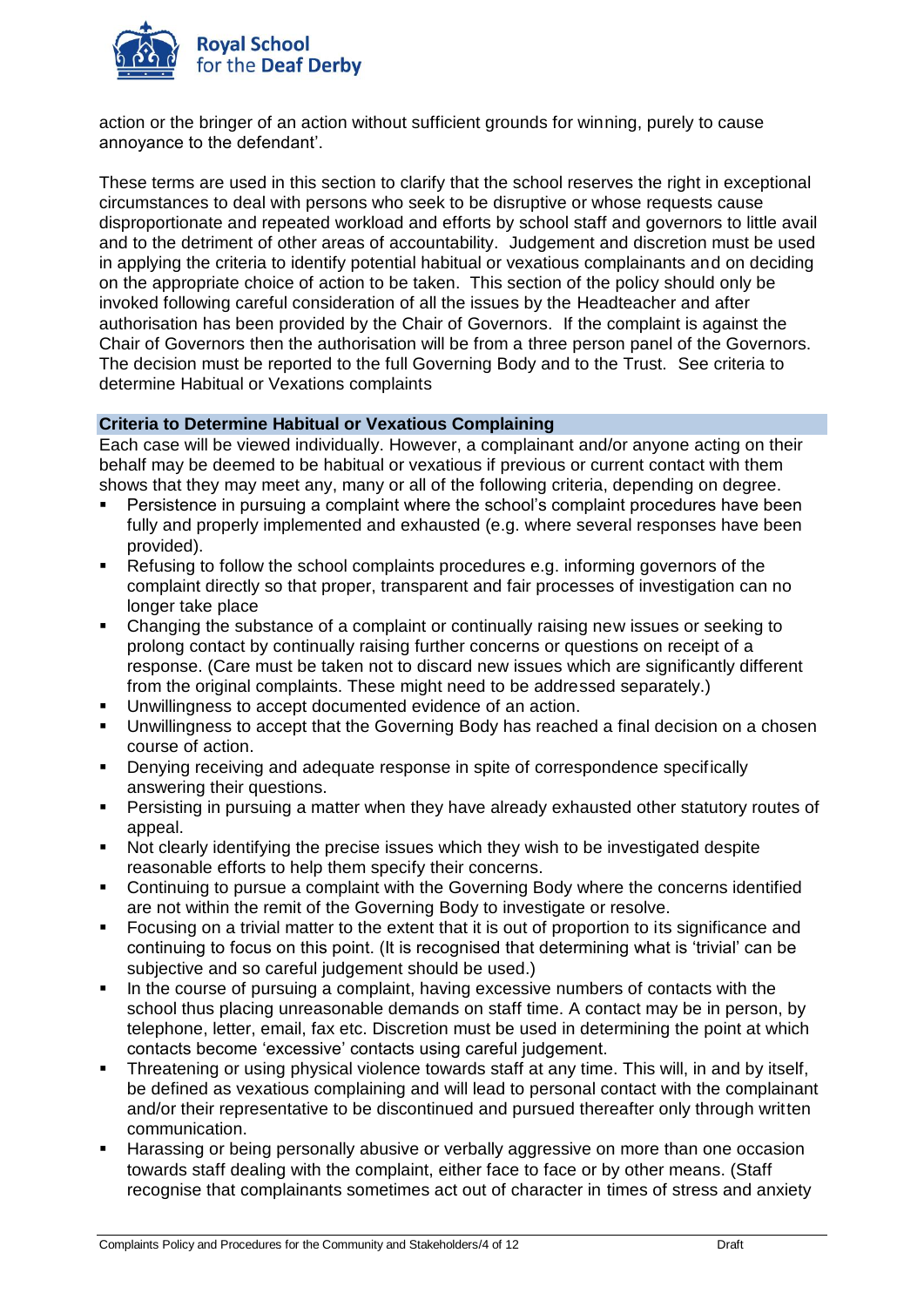

and will make reasonable allowance for this but will document all instances of harassment, abuse and verbal aggression.)

- Recording meetings or conversations without the prior knowledge and consent of parties present.
- Making unreasonable demands on the school/complainant relationship such as insisting on responses to complaints or enquiries being provided more urgently than is reasonable.

#### **Strategy for Dealing with Habitual or Vexatious Complainants**

If a complainant has been identified as habitual or vexatious under the scope of this section of the policy, the Headteacher and Chair of Governors will decide what action to take. They will implement the action and will notify the complainant, in writing, of the reasons why they have been classified as habitual or vexatious and what action will be taken. They will also be notified of the review procedure. This notification may be copied for the information of others already involved in the complaint or matters closely related e.g. Trust members, staff, LA officers, local councillors etc. A record will be kept for future reference.

## **Possible Actions**

## **Possible actions include but are not limited to the following:**

- Withdrawal of contact either in person, by telephone, by email, fax, letter or any combination provided that at least one for of contact is maintained. If staff, including governors, are to withdraw from a telephone conversation with a complainant there will be an agreed statement available for them to use at such times.
- Restriction of contact to liaison through a designated person
- Notification to the complainant in writing that the complaint has been fully responded to, a resolution has been attempted and that there is nothing further to add with continuing contact on the matter serving no useful purpose. This notification will include with the notification that any further complaints relative to the same period of time or similar issues will be acknowledged but not answered.
- **Temporarily suspend, for a period to be specified, all contact with the complainant** (provided that the Governing Body will not withdraw any services to which the complainant has a legal entitlement to receive
- In extreme circumstances, informing the complainant that the school reserves the right to pass unreasonable or vexatious complaints to the school's legal advisers and may result in legal action against the complainant.

#### **Review of the Decision**

Once a complainant has been determined as habitual or vexatious, that decision will be reviewed regularly and, where appropriate, withdrawn at a future date where a complainant subsequently demonstrates a more reasonable approach. The Headteacher and Chair of Governors (or Governors' Panel) will review their decision at once every six months. In addition, they will review that decision on request to do so by the complainant so categorised provided such a request has not been received in the previous six months. If the person categorised as habitual or vexatious is not satisfied with the review decision reached, he/she may request that the decision is reviewed by the Governors who will appoint a panel of three governors. A review request may only be received once in any six month period. The panel may either withdraw the categorisation or may amend the strategy being applied. Copies of all decisions relating to the categorisation of a person as a habitual or vexatious complainant will be sent to the Headteacher and Clerk to the governors who will maintain a central register of such decisions.

Statistical information will be presented annually to the Governing Body with details of complainants who are categorised as habitual and/or vexatious.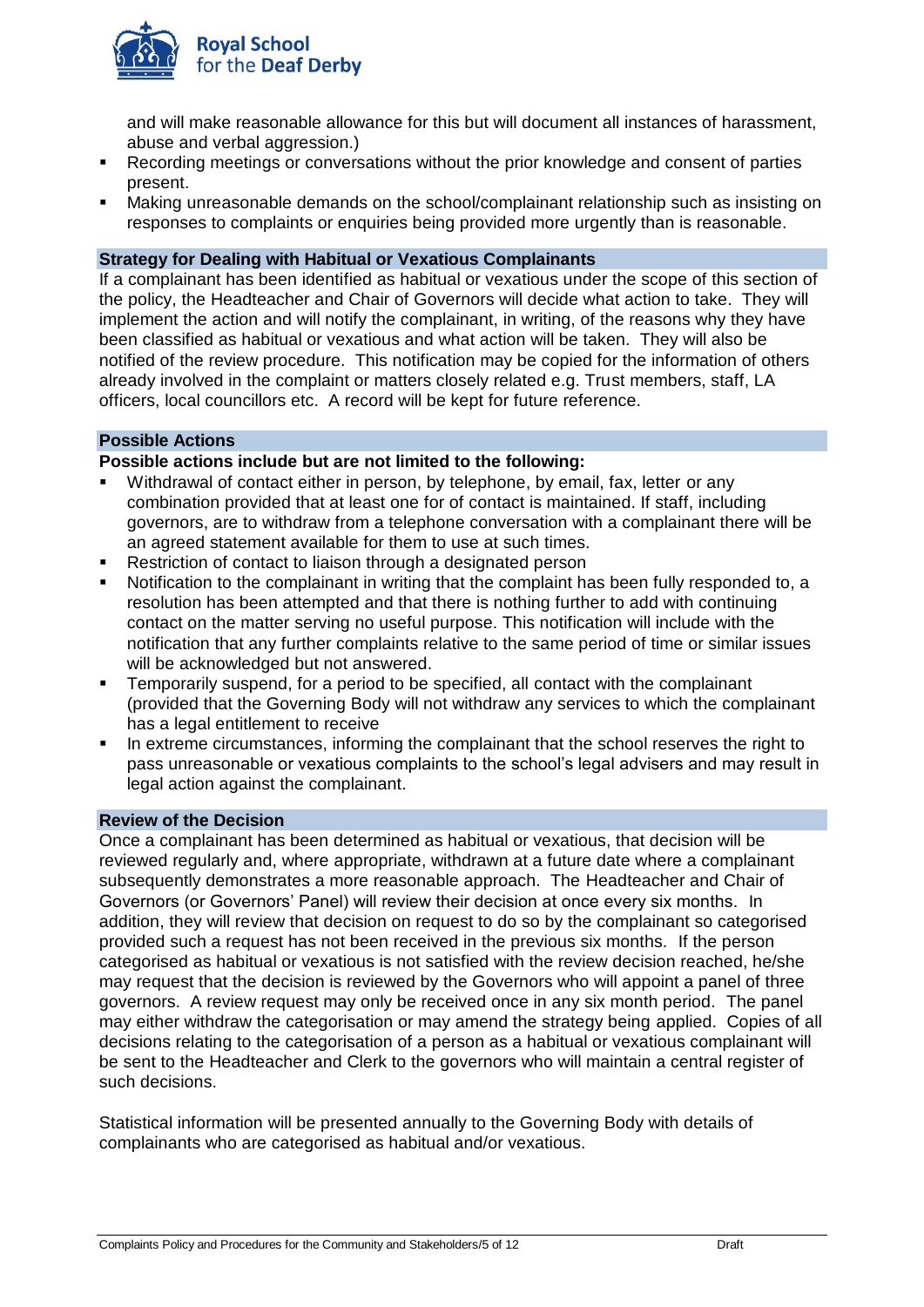

Governors may be approached by individuals who have been identified by the school as habitual/vexatious complainants. In such cases they may ask the school to write to those individuals on their behalf to explain that the governor will not be able to deal with the issue whilst they continue to be a vexatious/habitual complainant

## **See also**

Safeguarding Children Policy Communication Policy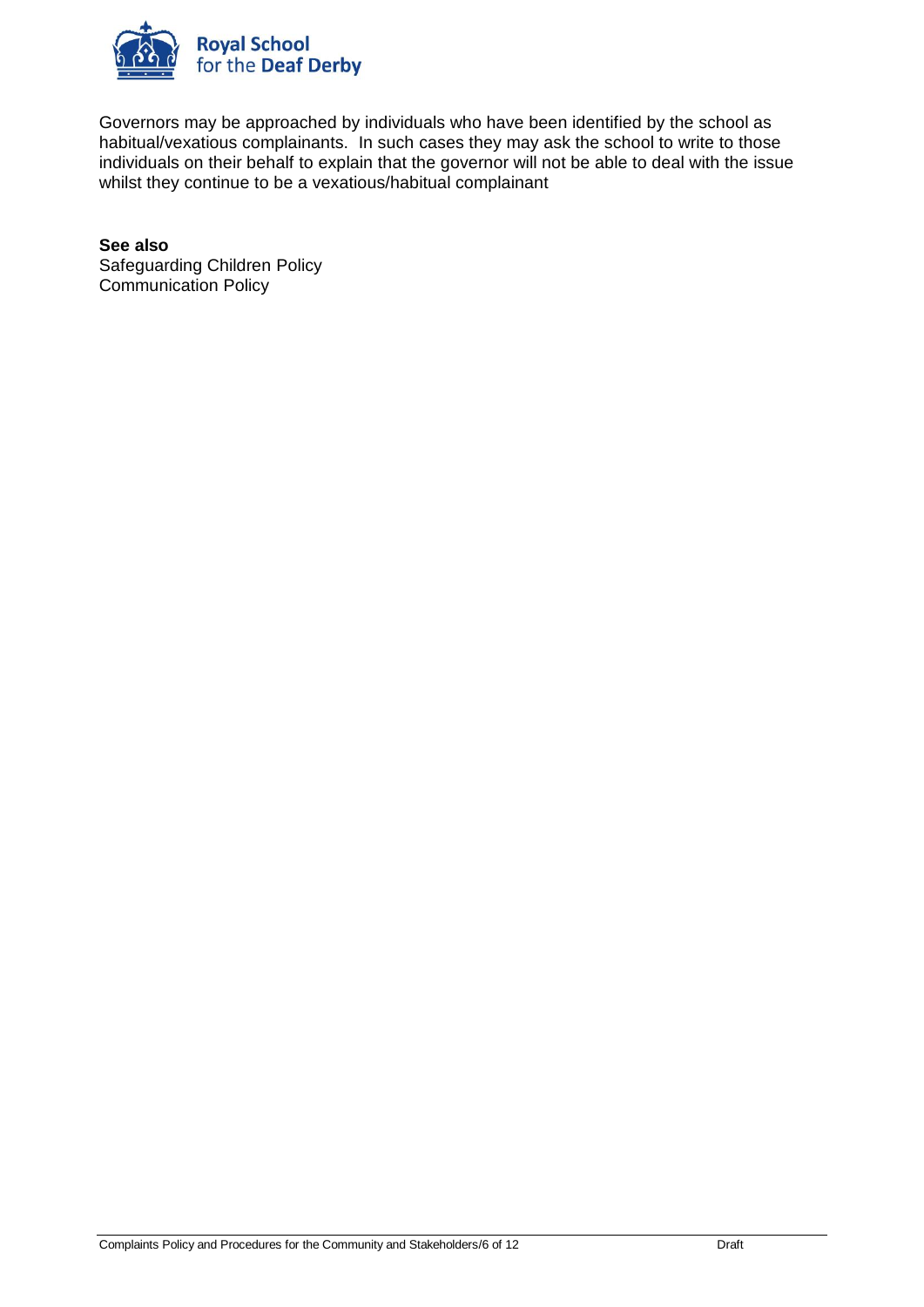

# **Appendix 1**

# **Complaint Form**

Please complete and return to the Headteacher who will acknowledge receipt and explain what action will be taken.

| <b>Your Name</b><br>(Please print)                         |                                                       |
|------------------------------------------------------------|-------------------------------------------------------|
| <b>Pupil/Student Name</b><br>(if relevant)                 |                                                       |
| Your relationship to<br>the pupil/student (if<br>relevant) |                                                       |
| <b>Address</b><br>(including Post Code)                    |                                                       |
| <b>Daytime</b><br>Telephone/Text<br>number                 | <b>Evening</b><br>Telephone/<br><b>Text</b><br>number |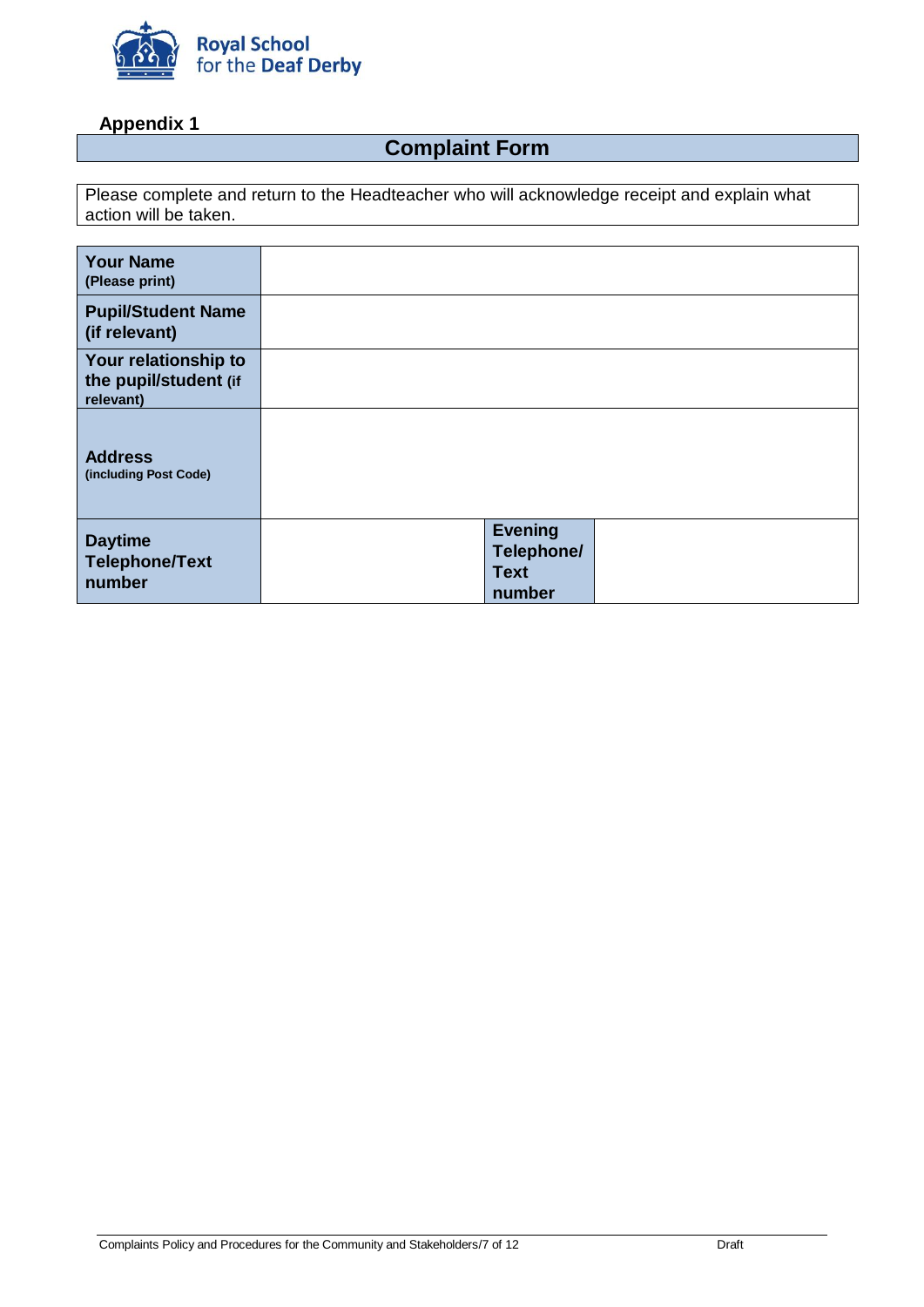

**Please give details of your complaint**

**What action, if any, have you already taken to try and resolve your complaint? (to whom did you speak and what was the response?)**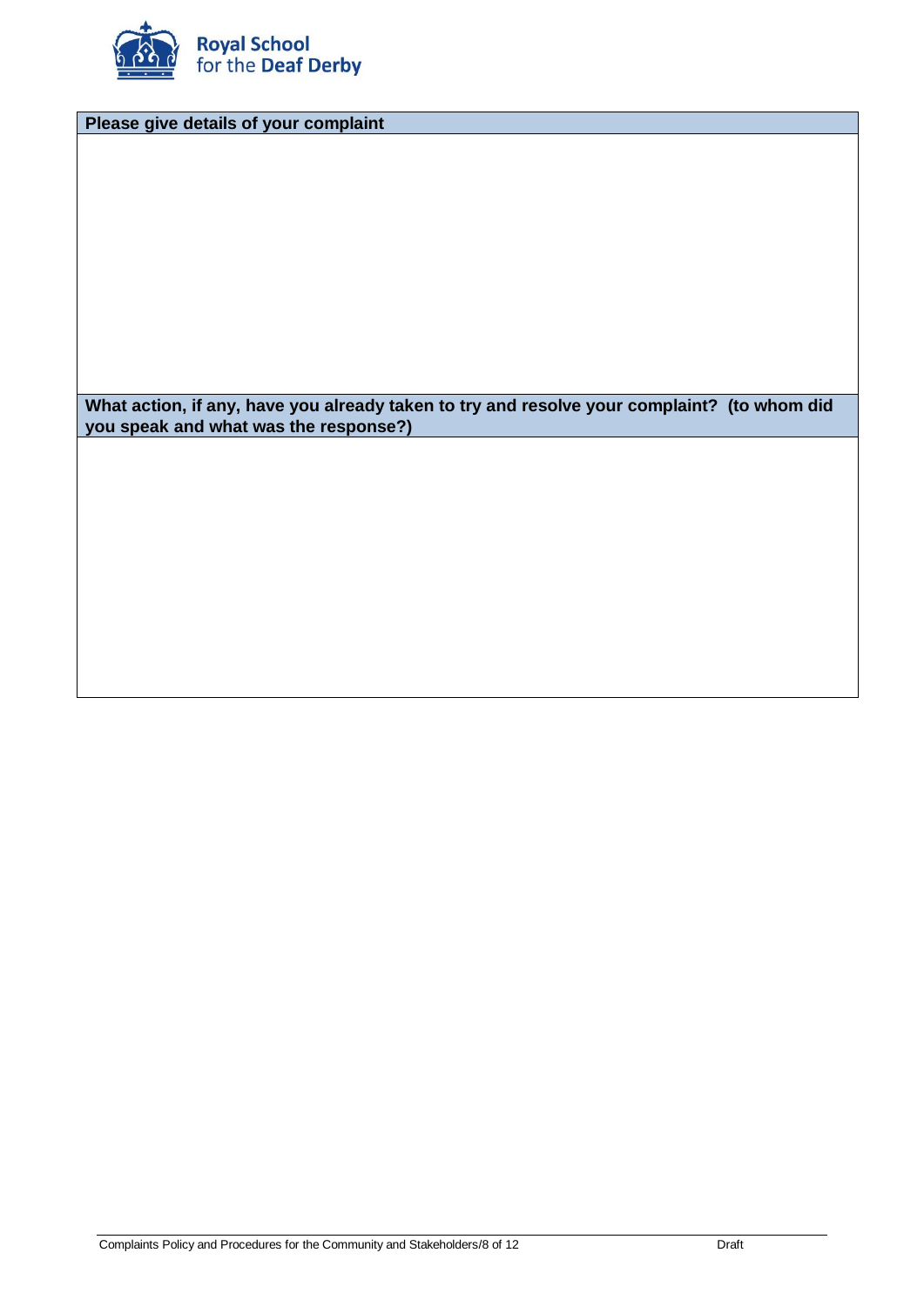

|                                    | What actions do you feel might resolve the problem at this stage |             |  |
|------------------------------------|------------------------------------------------------------------|-------------|--|
|                                    |                                                                  |             |  |
|                                    |                                                                  |             |  |
|                                    |                                                                  |             |  |
|                                    |                                                                  |             |  |
|                                    |                                                                  |             |  |
|                                    |                                                                  |             |  |
|                                    |                                                                  |             |  |
|                                    |                                                                  |             |  |
|                                    |                                                                  |             |  |
|                                    |                                                                  |             |  |
|                                    | Are you attaching any paperwork? If so, please give details      |             |  |
|                                    |                                                                  |             |  |
|                                    |                                                                  |             |  |
|                                    |                                                                  |             |  |
|                                    |                                                                  |             |  |
|                                    |                                                                  |             |  |
|                                    |                                                                  |             |  |
|                                    |                                                                  |             |  |
|                                    |                                                                  |             |  |
|                                    |                                                                  |             |  |
|                                    |                                                                  |             |  |
|                                    |                                                                  |             |  |
| <b>Signature</b>                   |                                                                  | <b>Date</b> |  |
| <b>Official Use</b><br><b>Date</b> |                                                                  |             |  |
| acknowledgement                    |                                                                  |             |  |
| sent:                              |                                                                  |             |  |
| By whom?                           |                                                                  |             |  |
|                                    |                                                                  |             |  |
| <b>Complaint referred</b>          |                                                                  |             |  |
| to:                                |                                                                  |             |  |
|                                    |                                                                  |             |  |
| Date:                              |                                                                  |             |  |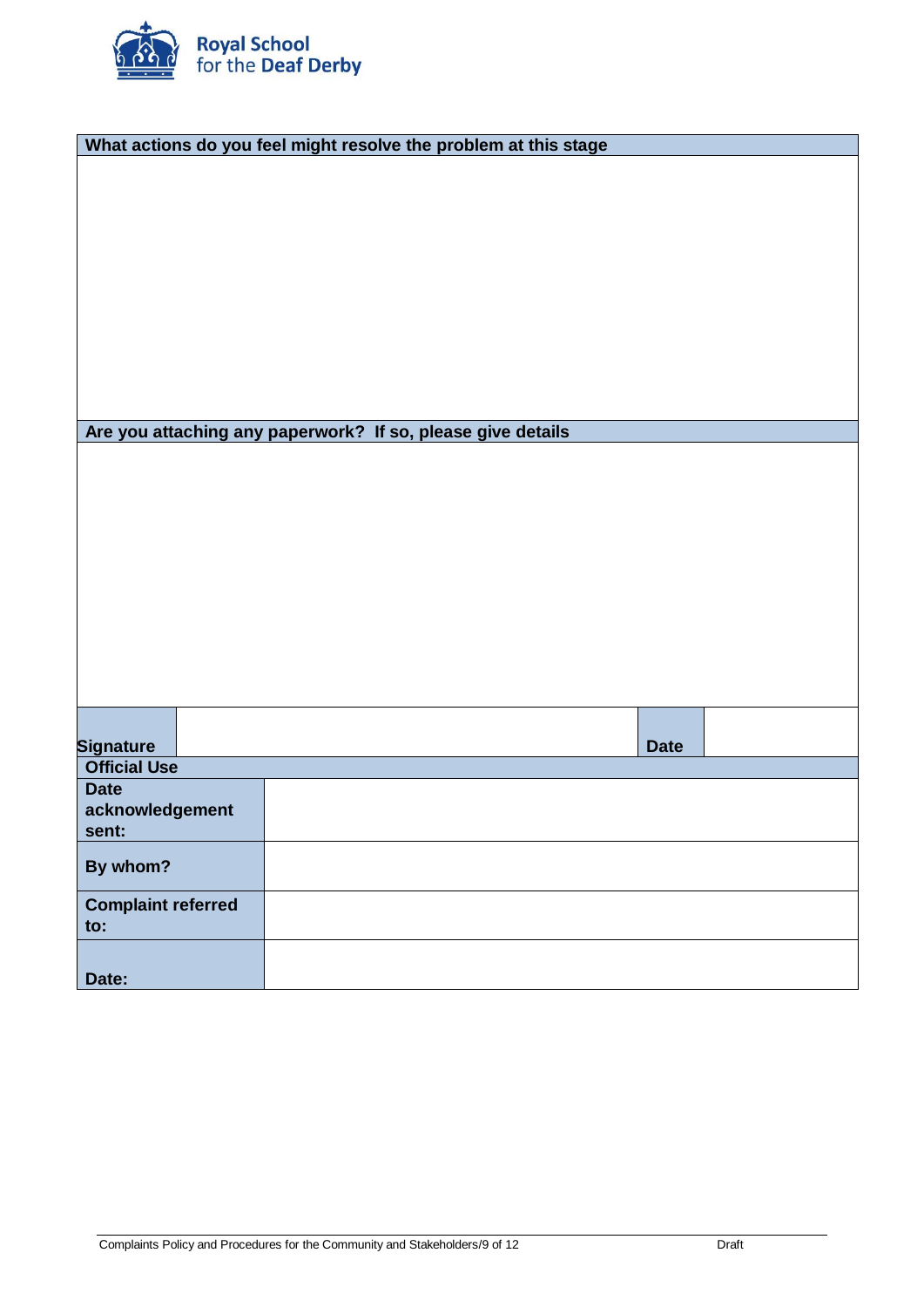

## **Appendix 2**

# **Formal Complaint Flow Chart**

## **Stage One**

The Deputy Headteacher will acknowledge within five school days and respond to the concern within 15 school days from the date of acknowledgement and will offer a meeting with the parent/carer at a mutually convenient time.

## **Stage Two**

The Headteacher will acknowledge within five school days and respond to the concern within 15 school days from the date of acknowledgement and will offer a meeting with the parent/carer at a mutually convenient time

## **Stage Three**

The Chair of Governors will gather evidence The Chair of Governors will give their decision, in writing, within 20 school days of the meeting along with their reasons

Complaints Policy and Procedures for the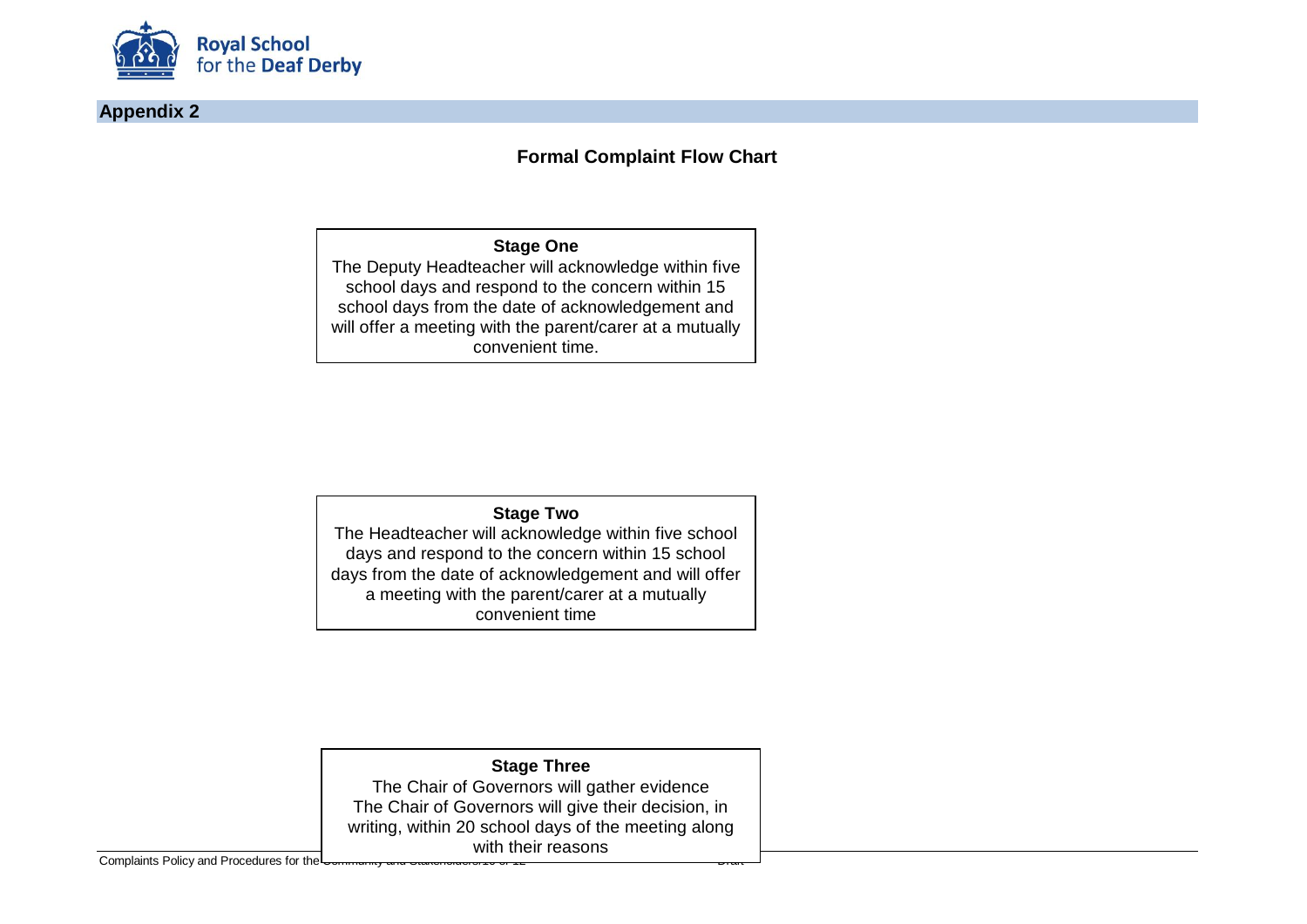